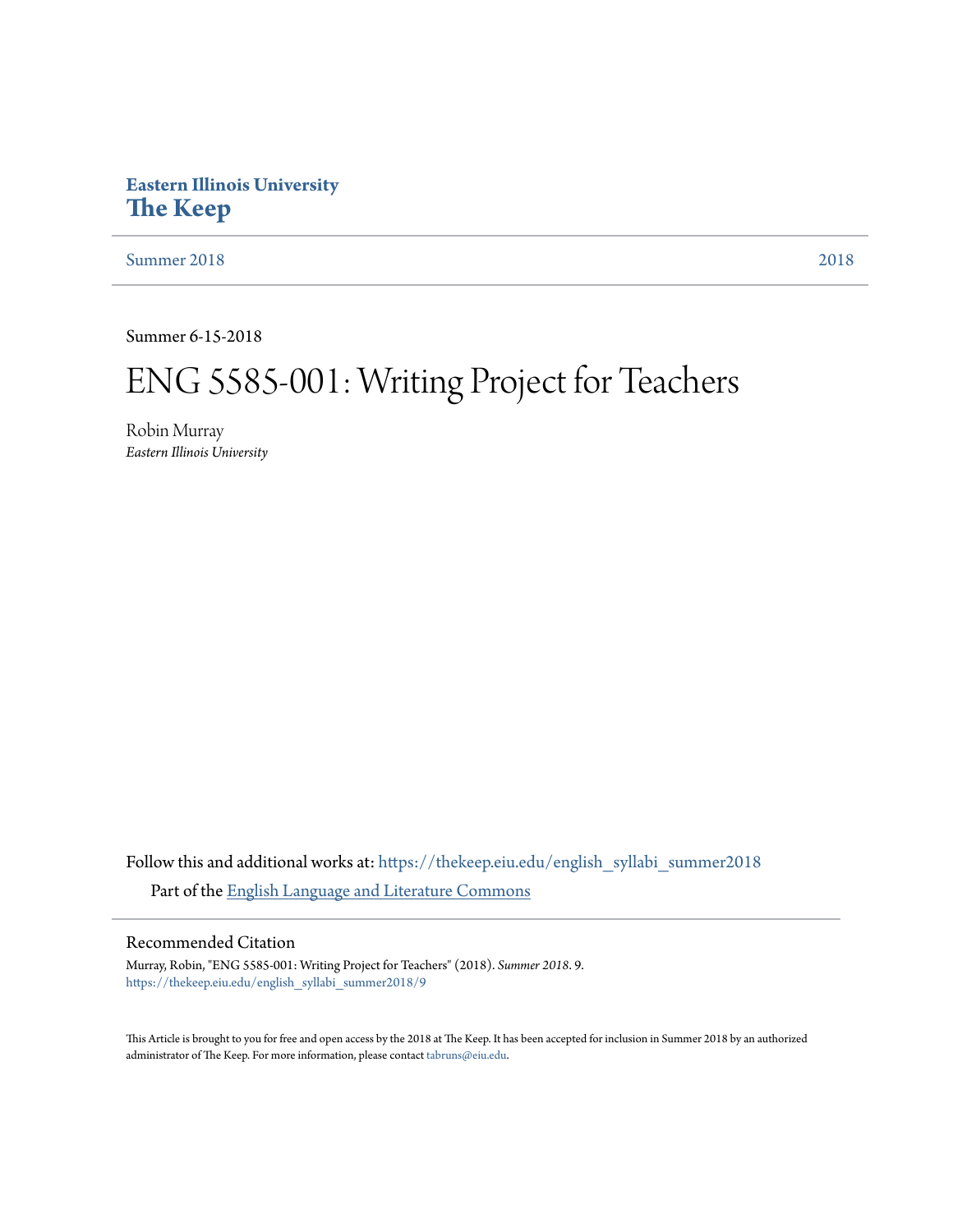#### Writing Workshop for Writing Teachers: Best Writing from onr Stndents and Ourselves

Meeting Times: Online: June 14, 18, 19, 20, 21

On Campus: 10:00 a.m.-3:30 p.m.: June 1 1, 12, 13, 25, 26, 27, 28, and July 2, 3, and 5.

Instructors: Robin Murray, Director; Kristin Runyon, Co-Director and coach; and Tiffany Mumm, teaching consultant and coach. Amber Laquet Co-Director, will also share a sample teaching demonstration.

Course Description: Based on National Writing Project principles, this workshop focuses on the theory and practice of teaching writing across the disciplines in K-12 schools and provides K-12 teachers across the curriculum with opportunities to experience and apply researched composition pedagogies for use in their own classrooms and in a wider professional community.

#### Texts and Resources:

All resources and reading materials will be provided, acquired through Textbook Rental, or chosen from the class library or on-line browsers and will include Crafting Digital Writing, Content Area Writing: Every Teacher's Guide, and Reading Nonfiction: Notice & Note Stances, Signposts, and Strategies.

#### Course Objectives from the National Writing Project

- Improve student writing and learning in K-16 classrooms
- Extend the uses of writing in all disciplines
- Provide schools, colleges, and universities with an effective in-service model
- Identify, celebrate, and enhance the professional role of successful classroom teachers.
- Apply a teacher-centered model to implement these goals

#### Workshop Objectives and Requirements

- Read and discuss the latest research in classroom practice and respond during online or classroom discussions and on your blog and/or composition book
- Collaborate with other educators while exploring the theory and practice of writing and reading to learn in all content area classrooms
- Build your own research project on a topic useful for your classroom, school, and/or district
- Write an I-Search paper documenting your research "journey"
- Prepare and conduct a demonstration lesson for your institute cohort and revise it for an institute anthology
- Strengthen your professional presentation skills
- Find and expand the writer within you while engaging various styles and genres and collect some of them in a portfolio and an institute anthology
- Join a professional discourse community of educators
- Discover opportunities to further your professional development by participating in EIWP Creative Writing Youth Camp, in-service workshops, writing retreats and marathons, conferences, and study groups.

#### Writing:

Logs/Chronologies: In pairs institute participants will sign up to be in charge of the log or chronology for one day during the institute. These teams will be in charge of keeping notes during the chosen day and then distributing and talking about the notes to the group on the following day. In addition to presenting the notes to the group, the presenter will also be responsible for posting them on "A Day in the Life" forum. These notes may be presented in any form/genre the presenter chooses. Be creative!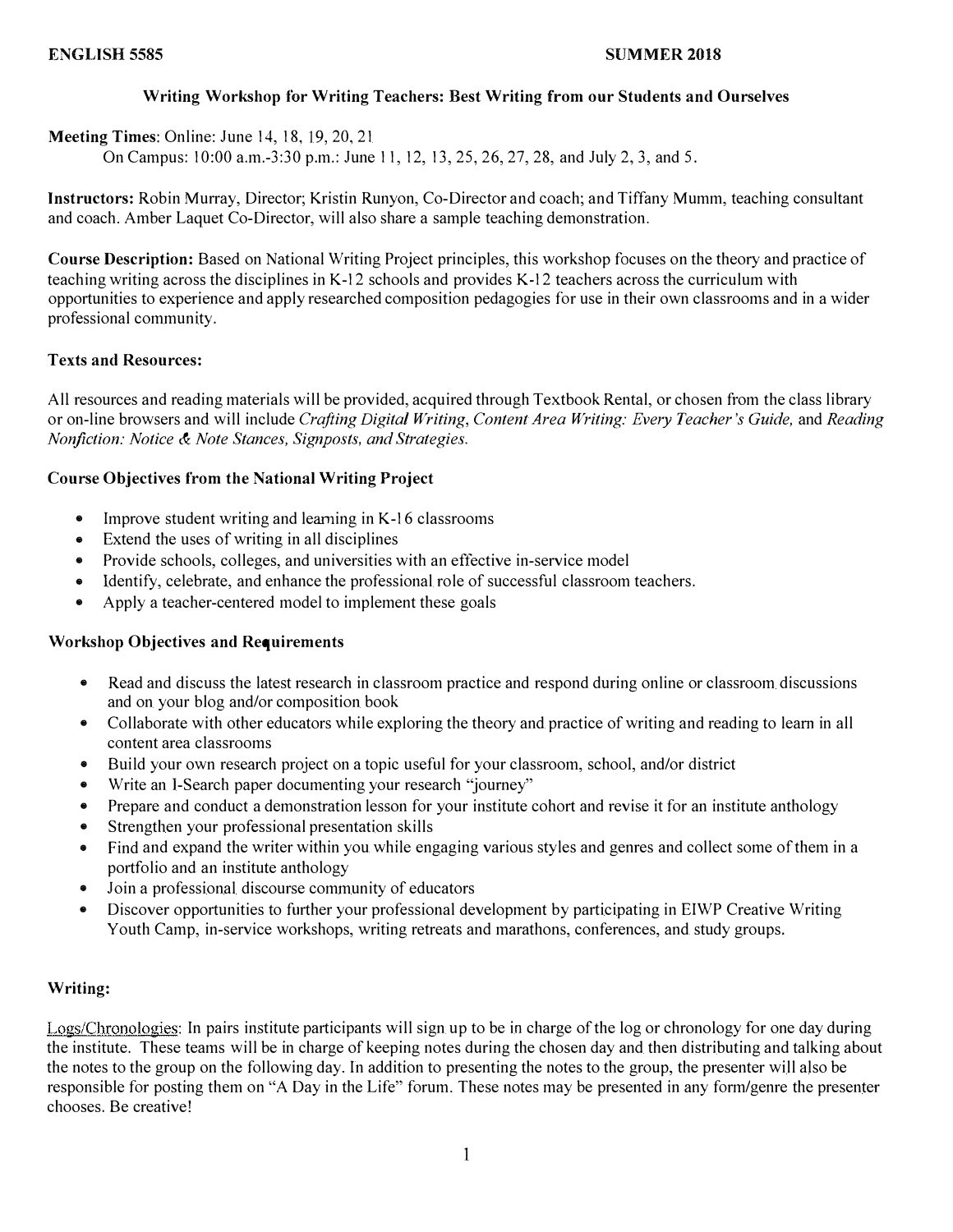Sacred Writing/Journaling in your D2L blog and/or composition book: Sacred writing lasts for approximately fifteen minutes. This is a writing time for you and may include responses to reading from selected published writing or to individual reading or personal and pedagogical experiences you have had. In the morning, this exercise is silent and sacred. At other times—online, during writing marathons or after reading time—it serves as a place for you to build your portfolio.

i-Search Paper: This piece will provide you with the opportunity to research a topic you can use in your classroom/ school/district. It is similar to a traditional research paper, but the idea is to be as close to the authentic research an adult does as possible; for instance, we may research various cars when we're planning to buy a new one - what Consumer Reports and owners say, what insurance costs, what options are available, etc. It is written in the first person, as it's a story of personal research -how the writer became interested in the subject, what she did to research, what she learned, what she wondered next. The i-Search paper will provide opportunities for you to explore your research project's "journey." The goal is to examine a topic that will be useful for you and your school, district, and/or ROE.

Creative Writing: Your sacred writing will provide the building blocks for creative writing in a genre of your choice: poetry, fiction, memoir, Jetter, graphic narrative, etc. You will choose your favorite piece (you're willing to share) to include in our creative anthology.

Portfolio: In your portfolio you will collect your demonstration lesson plan and materials, your i-search paper, and a "creative" piece of your choice. Then you will reflect on your writing in a 1-2 page reflection that explores the process of developing your writing pieces. Please include reflections on what worked well, where you faced challenges, and where you might like to take the pieces from here. Your reflection will help you synthesize your writing process for the SL

#### Sharing Writing:

Writing Response Groups: These will meet throughout the institute in order to discuss drafts and ideas and will serve as the main source of feedback for fellows' writing.

Author's chair: During the SI there will be time set aside for Author's Chair. This activity allows individuals time to share writing produced during the institute. For each Author's Chair, writing response group members will select one person from the group to share a specific piece of writing. This writing selection does not need to represent the "best" writing in the group; rather, writing group members may select a piece of writing for any reason: it has undergone the most revision, it tells an important t story, it is powerful.. .. During the Author's chair, the author will read his or her selected piece of writing to the group.  $\bullet$  uestions and positive feedback will follow each reading.

Demonstration: Each fellow will design and present a 60-75 minute workshop during the institute focused on a literacyfocused lesson you would like to hone or develop during the summer institute. Please see resource on D2L for further information about the teaching demonstration.

Students with Disabilities: If you have a documented disability and wish to receive academic accommodations, please contact the Coordinator of the Office of Disability Services (58 1-6583) as soon as possible.

Plagiarism: The English Department states, "Any teacher who discovers an act of plagiarism -- 'The appropriation or imitation of the language, ideas, and/or thoughts of another author, and representation of them as one's original work' has the right and the responsibility to impose upon the guilty student an appropriate penalty, up to and including immediate assignment of a grade of "F" in the course.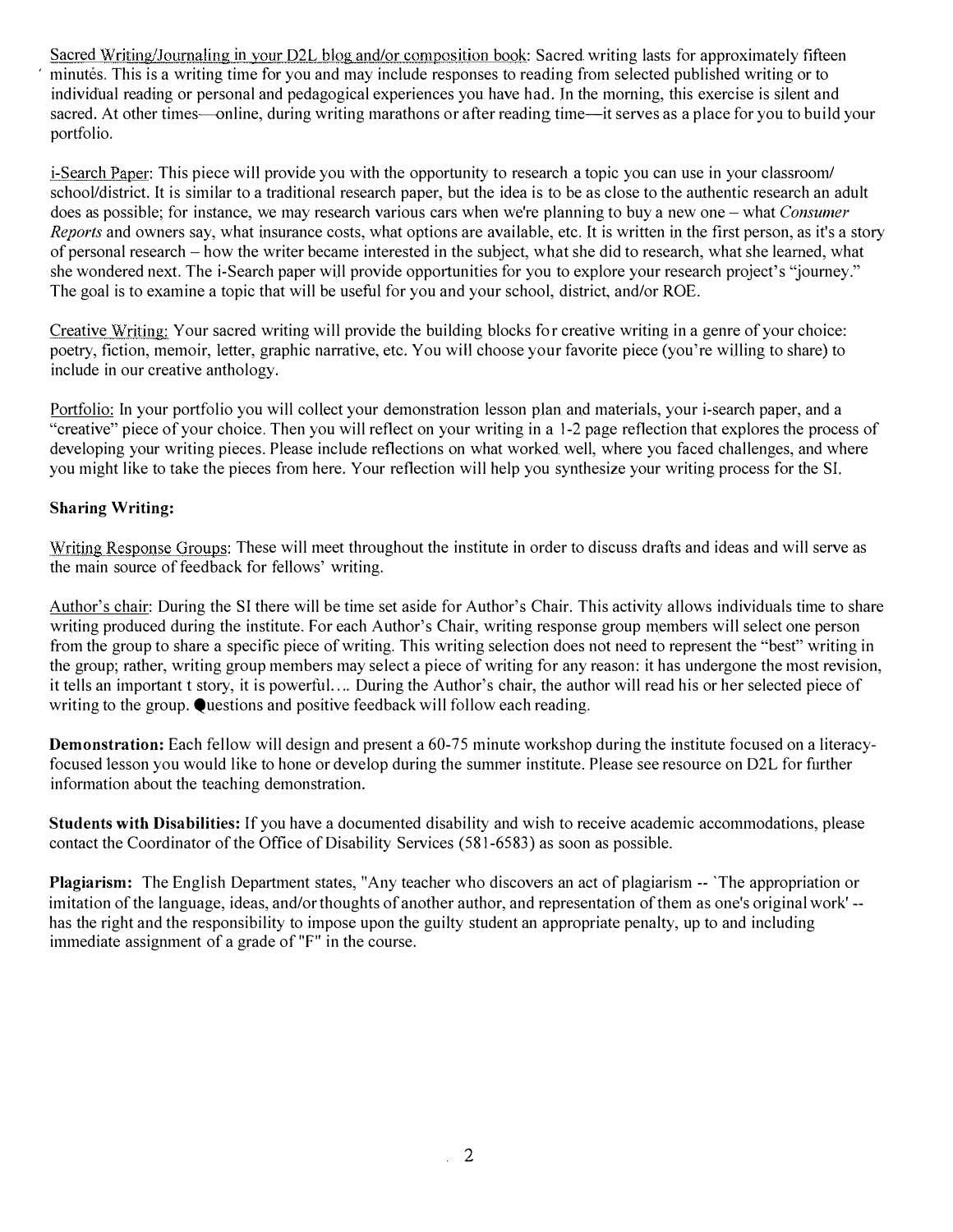| Monday                                | Tuesday                          | Wednesday                | Thursday                  | Friday               | <b>Notes</b>           |
|---------------------------------------|----------------------------------|--------------------------|---------------------------|----------------------|------------------------|
| $[$ June 11]                          | $[$ June 12]                     | $[$ June 13]             | $[$ June 14 $]$           | $[$ June 15]         |                        |
| Sacred Writing                        | Sacred Writing                   | Sacred Writing           | Online Blog entry on      | Reading and          | We encourage           |
|                                       |                                  |                          | individual research       | Research on own      | everyone to bring at   |
| Introduction to                       | Chronology/Log:                  | Chronology/Log:          |                           | and with e-anthology | least one possible     |
| EIWP SI and Name                      | Robin                            | Tiffany                  | Research Read [R]         |                      | recruit (or            |
| Tags                                  | Demonstration:                   |                          | <b>Crafting Digital</b>   |                      | individuals            |
|                                       | Kristin                          | Research Read [R]        | Writing PPT's and         |                      | important to           |
| Meet with coaches to                  |                                  |                          | <b>Online Discussions</b> |                      | recruitment efforts    |
| talk about name tags                  | Model Demo [D]:                  | Model                    | from Groups I, II,        |                      | such as                |
| and complete                          | Stars and Wishes                 | Demonstration            | and III                   |                      | administrators) to     |
| interviews                            |                                  | $[D]$ : Amber            |                           |                      | the SI.                |
|                                       | Demonstration<br>Response Groups | Stars and Wishes:        |                           |                      |                        |
| Research Read [R]:                    |                                  |                          |                           |                      |                        |
| Set up Reading                        | and sign ups                     |                          |                           |                      |                        |
| Groups for PPTs<br>and Sharing online | I-Search Research                |                          |                           |                      |                        |
|                                       | Introduction                     |                          |                           |                      |                        |
| D2L and Resource                      |                                  |                          |                           |                      |                        |
| Introduction                          |                                  |                          |                           |                      |                        |
| Lunch                                 | Lunch                            | Lunch: Technology        | Lunch                     | Lunch                |                        |
| Demonstration                         | Mini-Writing Crawl-              | Writing Groups [W]       | Writing Groups [W]        |                      | They may visit for all |
| Stars and Wishes                      | Debrief/Discussion               |                          | Discussion and            |                      | or part of a day.      |
|                                       | Author's Chair [W]               | Work on                  | <b>Online Coaching</b>    |                      | Please let Robin,      |
|                                       |                                  | Assignments for          |                           |                      | Tiffany, or Kristin,   |
| Writing Groups [W]                    |                                  | <b>Online Portion of</b> |                           |                      | know asap when         |
| Sign up for author's                  |                                  | <b>Class: Daily</b>      |                           |                      | people would like to   |
| chairs by groups and                  |                                  | blogging on              |                           |                      | visit, so we can plan  |
| divide reading by                     |                                  | research. PPTs by        |                           |                      | ahead.                 |
| group.                                |                                  | Group for three          |                           |                      |                        |
|                                       |                                  | books, and               |                           |                      | Please also invite     |
| Mini-Writing Crawl                    |                                  | Discussions              |                           |                      | Celebrities to our     |
| and author's chair.                   |                                  |                          |                           |                      | Celebration            |
|                                       |                                  |                          |                           |                      | Luncheon!              |

## IL Eastern Illinois Writing Project<sup>[Summer Institute 2018 Week 1</sup>

<u>Key:</u>  $\Box$ [D] = participant demonstration [O] = other presentations by directors, teacher-consultants, or guests  $[W]$  = writing response groups  $[R]$  = discussion of recent research

 $\alpha$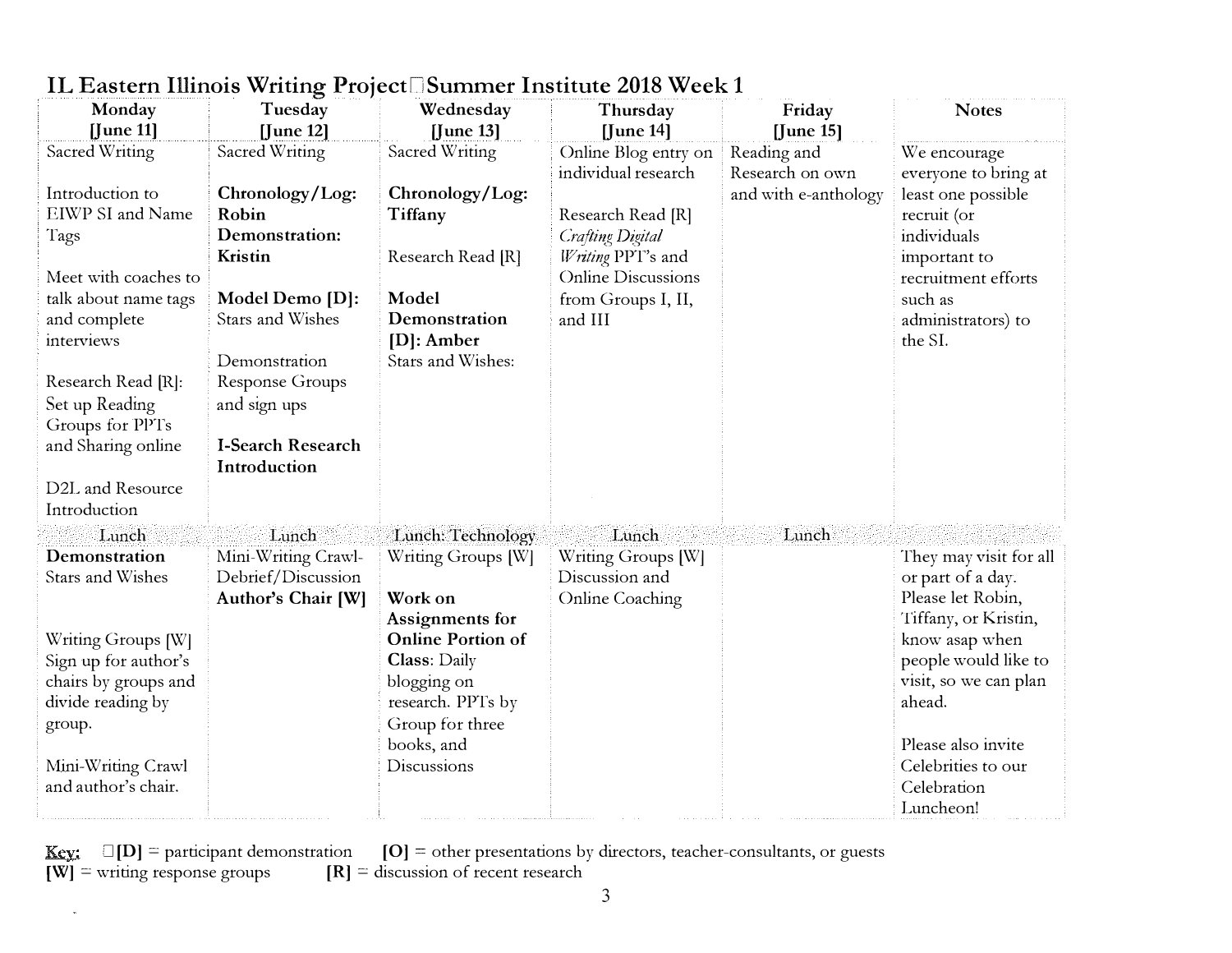| Monday                   | Tuesday                  | Wednesday                | Thursday                 | Friday               | <b>Notes</b>           |
|--------------------------|--------------------------|--------------------------|--------------------------|----------------------|------------------------|
| $[]$ une 18 $]$          | $[$ June 19 $]$          | $[$ June 20 $]$          | $[$ June 21]             | $[$ June 22]         |                        |
| Online Blog entry on     | Online Blog entry on     | Online Blog entry on     | Online Blog entry on     | Reading and          | We encourage           |
| individual research      | individual research      | individual research      | individual research      | Research on own      | everyone to bring at   |
|                          |                          |                          |                          | and with e-anthology | least one possible     |
| Research Read [R]        | Research Read [R]        | Research Read [R]        | Research Read [R]        |                      | recruit (or            |
| Content Area Writing     | Content-Area Writing     | Reading Nonfiction       | Reading Nonfiction       |                      | individuals            |
| PPT and Online           | PPT and Online           | PPT and Online           | PPT and Online           |                      | important to           |
| Discussion, Group I      | Discussions, Group       | Discussions, Group       | Discussion, Group        |                      | recruitment efforts    |
|                          | II and III               |                          | II and III               |                      | such as                |
|                          |                          |                          |                          |                      | administrators) to     |
|                          |                          |                          |                          |                      | the SI.                |
| Lunch                    | Lunch                    | Lunch                    | Lunch                    | Lunch                |                        |
| Writing Groups [W]       | Writing Groups [W]       | Writing Groups [W]       | Writing Groups [W]       |                      | They may visit for all |
| Discussion and           | Discussion and           | Discussion and           | Discussion and           |                      | or part of a day.      |
| Online Coaching          | Online Coaching          | <b>Online Coaching</b>   | <b>Online Coaching</b>   |                      | Please let Robin,      |
|                          |                          |                          |                          |                      | Tiffany, or Kristin,   |
| Assignments for          | Assignments for          | Assignments for          | Assignments for          |                      | know asap when         |
| <b>Online Portion of</b> | <b>Online Portion of</b> | <b>Online Portion of</b> | <b>Online Portion of</b> |                      | people would like to   |
| <b>Class: Daily</b>      | <b>Class:</b> Daily      | <b>Class:</b> Daily      | <b>Class:</b> Daily      |                      | visit, so we can plan  |
| blogging on              | blogging on              | blogging on              | blogging on              |                      | ahead.                 |
| research. PPTs by        | research. PPTs by        | research. PPTs by        | research. PPTs by        |                      |                        |
| Group for three          | Group for three          | Group for three          | Group for three          |                      | Please also invite     |
| books, and               | books, and               | books, and               | books, and               |                      | Celebrities to our     |
| Discussions              | Discussions              | Discussions              | Discussions              |                      | Celebration            |
|                          |                          |                          |                          |                      | Luncheon               |

### IL Eastern Illinois Writing Project Summer Institute 2018 Week 2

<u>Key:</u>  $\Box$ [D] = participant demonstration [O] = other presentations by directors, teacher-consultants, or guests  $[W]$  = writing response groups  $[R]$  = discussion of recent research

 $\bar{z}$ 

 $\bar{c}$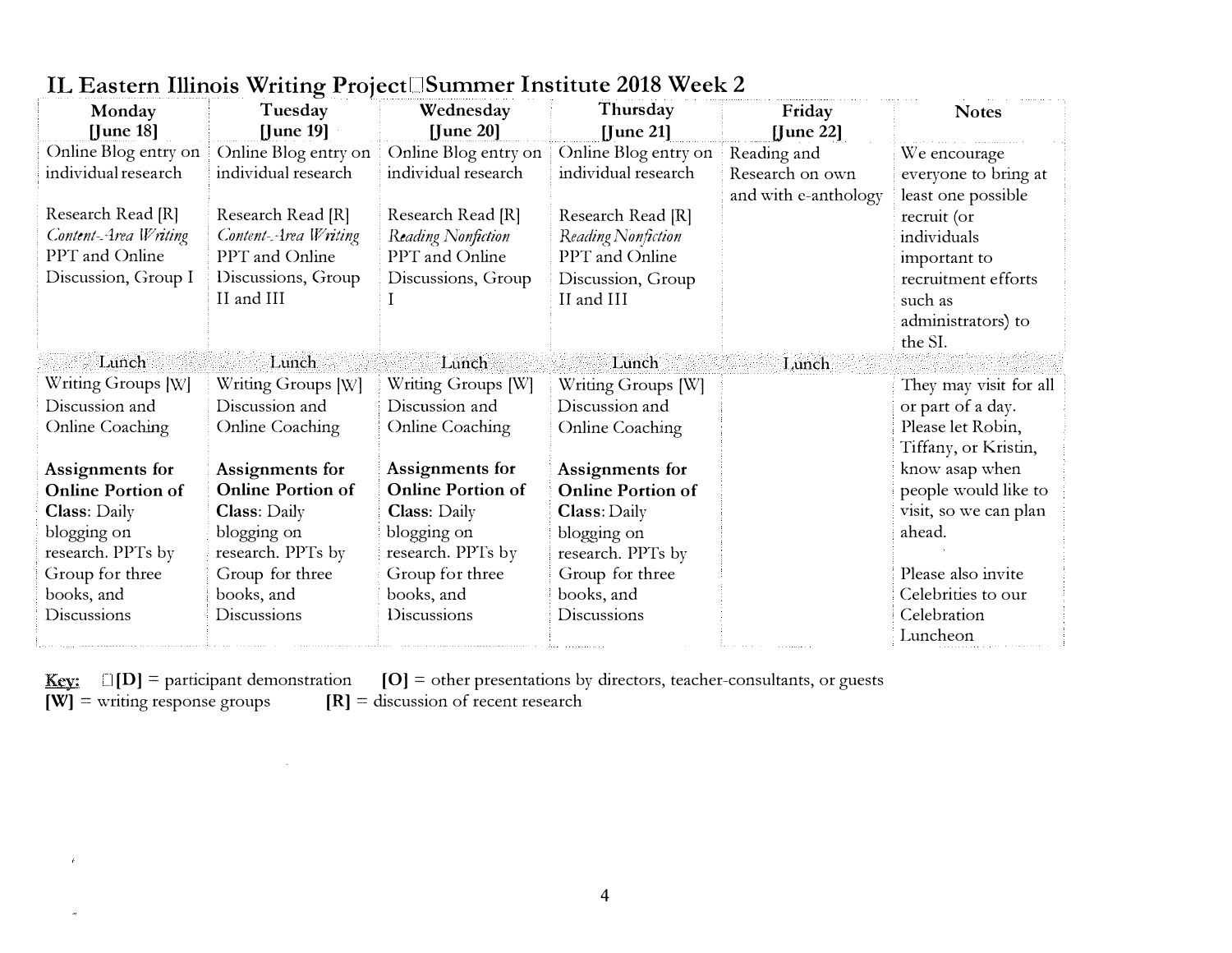| Monday                  | Tuesday             | Wednesday                 | Thursday                 | Friday               | <b>Notes</b>         |
|-------------------------|---------------------|---------------------------|--------------------------|----------------------|----------------------|
| $[$ June 25]            | $[$ June 26 $]$     | $[$ June 27 $]$           | $[$ June 28 $]$          | [June 30]            |                      |
| Sacred Writing          | Sacred Writing      | Sacred Writing            | Sacred Writing           | Reading and          | We encourage         |
|                         |                     |                           |                          | Research on own      | everyone to bring at |
|                         | Chronology/Log:     | Chronology/Log:           | Chronology/Log:          | and with e-anthology | least one possible   |
| Demonstration           | Nicole Vineyard     | Tara Allen                | Laurren McDermott        |                      | recruit (or          |
| [D]: Amy McClain        | Jennifer Harris     | Amy McClain               | Liz Dietz                |                      | individuals          |
| <b>Stars and Wishes</b> | Marsha Steele       | <b>Demonstration [D]:</b> |                          |                      | important to         |
|                         |                     | Nicole Vineyard           | <b>Demonstration</b> [D] |                      | recruitment efforts  |
| Demonstration           | Demonstration       |                           | Stars and Wishes:        |                      | such as              |
| Response Groups         | [D]: Marsha Steele  | Stars and Wishes          |                          |                      | administrators) to   |
|                         | Stars and Wishes    |                           | Research Read [R]        |                      | the SI.              |
|                         |                     | Research Read [R]         | own research from        |                      |                      |
|                         | Research Read [R]   | own research from         | handbook or library.     |                      |                      |
|                         | own research from   | handbook or library       | Discussion               |                      |                      |
|                         | handbook or library | Discussion                |                          |                      |                      |
|                         | Discussion          |                           |                          |                      |                      |
| Lunch: Coaching         | Lunch               | Lunch: Technology         | Lunch: Coaching          | Lunch                |                      |
|                         | Mini-Writing        | Demonstration [D]:        | Demonstration            |                      | Please let Robin,    |
| Demonstration           | $Crawl$ $-Wl$       | Stars and Wishes          | $[D]$ :                  |                      | Tiffany, or Kristin, |
| [D]: Liz Dietz          |                     |                           | Tara Allen               |                      | know when people     |
| Stars and Wishes        | Debrief/Discussion  | Writing Groups [W]        | Writing Groups-          |                      | would like to visit. |
|                         |                     |                           | Finish up creative       |                      | Please also invite   |
| Research Read [R]       | Author's Chair      | Discussion                | piece and                |                      | Celebrities to our   |
| own research            | [W]                 | Coaching                  | demonstration write      |                      | Luncheon             |
| Discussion              |                     |                           | up for anthologies!      |                      |                      |
|                         | Coaching            |                           |                          |                      |                      |
| Writing Groups [W]      |                     |                           | Author's Chair           |                      |                      |
|                         |                     |                           | $[W]$ —                  |                      |                      |
| Coaching                |                     |                           |                          |                      |                      |

## IL Eastern Illinois Writing Project□Summer Institute 2018 Week 3

 $[W]$  = writing response groups  $[R]$  = discussion of recent research

 $\frac{3}{2}$ 

<u>Key:</u>  $\Box$ [D] = participant demonstration [O] = other presentations by directors, teacher-consultants, or guests